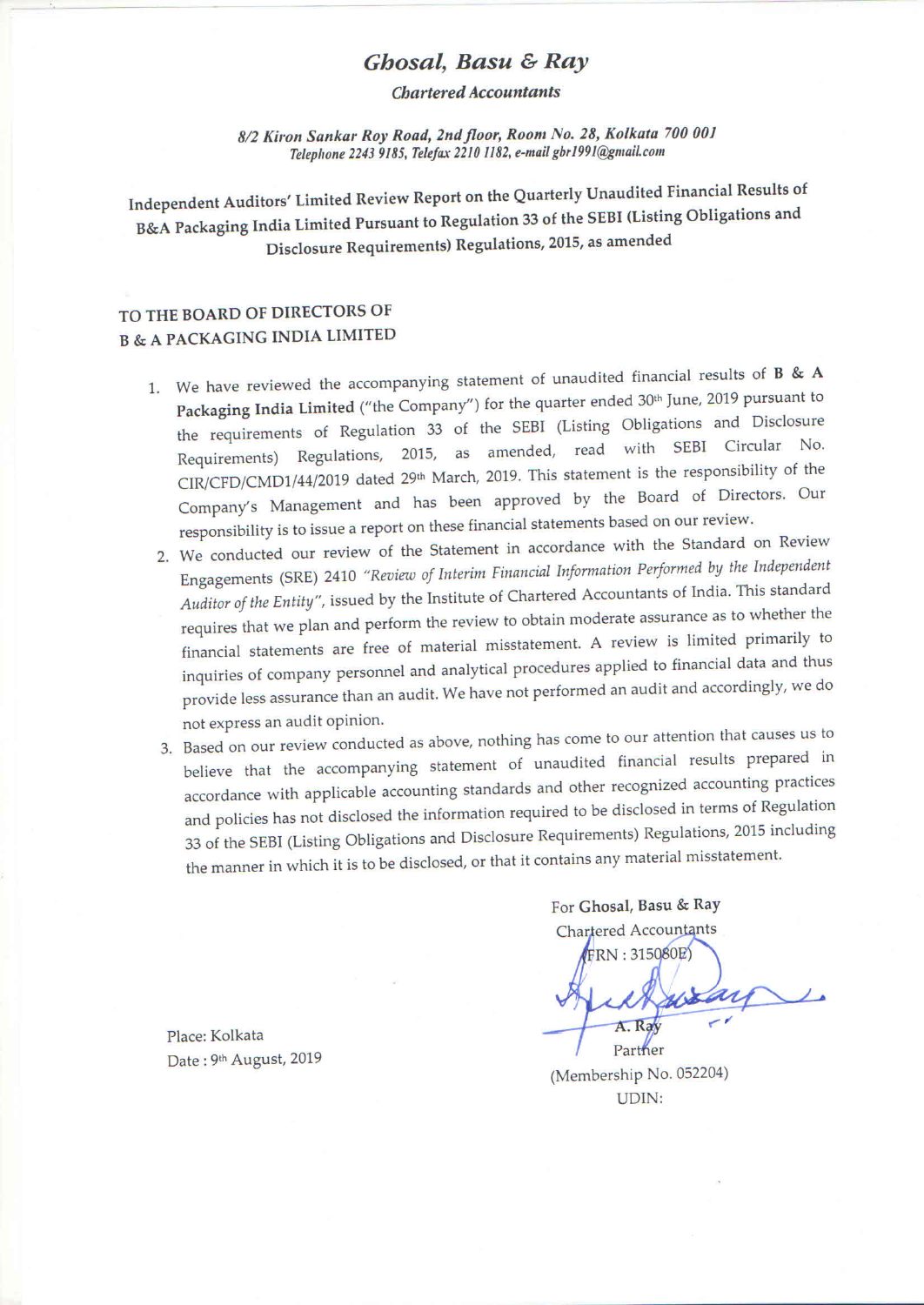### B & A PACKAGING INDIA LIMITED CIN - L21021OR1986PLC001624

**DOC** 

## Regd. Office: 22, Balgopalpur Industrial Area, Balasore- 756020, Odisha

# Phone: 033 22269582, E-mail: contact@bampl.com, Website: www.bampl.com

UNAUDITED FINANCIAL RESULTS FOR THE QUARTER ENDED 30TH JUNE, 2019

| (Rs. in Lacs except where otherwise stated) |  |  |  |
|---------------------------------------------|--|--|--|
|---------------------------------------------|--|--|--|

| $PART - 1$ |                                                                      | 3 months ended   |                               |                  |                 |
|------------|----------------------------------------------------------------------|------------------|-------------------------------|------------------|-----------------|
|            |                                                                      | 30 <sub>th</sub> | 31st                          | 30 <sup>th</sup> |                 |
|            |                                                                      | June             | March                         | June             | Year to date    |
|            | Particulars                                                          | 2019             | 2019                          | 2018             | 31st March 2019 |
|            |                                                                      |                  | Unaudited Unaudited Unaudited |                  | Audited         |
| I          | Revenue from operations                                              | 2,013.80         | 1570.55                       | 1830.72          | 7168.02         |
| II         | Other Income                                                         | 3.67             | 23.28                         | 6.51             | 69.53           |
| III        | Total Income (I+II)                                                  | 2017.47          | 1593.83                       | 1837.23          | 7237.55         |
| <b>IV</b>  | <b>Expenses</b>                                                      |                  |                               |                  |                 |
|            | Cost of materials consumed                                           | 1,202.15         | 1212.96                       | 1159.55          | 4808.52         |
|            | Purchase of Stock-in-Trade                                           |                  |                               |                  |                 |
|            | (Increase)/Decrease in inventories of Finished Goods,                | 61.89            | (162.56)                      | (24.98)          | (169.93)        |
|            | Stock-in-Trade and Work-in-progress                                  |                  |                               |                  |                 |
|            | <b>Employee Benefit Expense</b>                                      | 210.47           | 213.48                        | 172.72           | 792.84          |
|            | <b>Excise Duty</b>                                                   |                  |                               |                  |                 |
|            | Finance costs                                                        | 43.99            | 48.54                         | 44.32            | 190.88          |
|            | Depreciation and amortisation expense                                | 33.80            | 36.67                         | 34.27            | 144.16          |
|            | Other expenses                                                       | 177.51           | 124.53                        | 178.94           | 751.20          |
|            | Total expenses (IV)                                                  | 1729.81          | 1473.62                       | 1564.82          | 6517.67         |
| ٧          | Profit before exceptional items and tax (III-IV)                     | 287.66           | 120.21                        | 272.41           | 719.88          |
| VI         | <b>Exceptional items</b>                                             |                  |                               |                  |                 |
| VII        | Profit/(loss) before tax (V-VI)                                      | 287.66           | 120.21                        | 272.41           | 719.88          |
| VIII       | Tax expense :                                                        |                  |                               |                  |                 |
|            | (1) Current Tax                                                      | 80.03            | 39.17                         | 78.56            | 206.00          |
|            | (2) Deferred Tax                                                     |                  |                               |                  | 33.84           |
|            | (3) Tax related to earlier years                                     |                  |                               |                  |                 |
| IX         | Profit/(loss) for the period (VII-VIII)                              | 207.63           | 81.04                         | 193.85           | 480.04          |
| ×          | Other Comprehensive Income                                           |                  |                               |                  |                 |
| (A)(i)     | Items that will not be reclassified to profit or loss                |                  |                               |                  | 1.17            |
| (i)        | Income Tax relating to items that will not be reclassified to profit |                  |                               |                  |                 |
|            | or loss                                                              |                  |                               |                  | (0.39)          |
| (B)(i)     | Items that will be reclassified to profit or loss                    |                  |                               |                  |                 |
| (ii)       | Income Tax relating to items that will be reclassified to profit or  |                  |                               |                  |                 |
|            | loss                                                                 |                  |                               |                  |                 |
| XI         | Total Comprehensive Income for the period (IX+X) (Comprising         |                  |                               |                  |                 |
|            | Profit/(Loss) and Other Comprehensive Income for the period)         | 207.63           | 81.04                         | 193.85           | 480.82          |
| XII        | Paid-up equity share capital (face value of Rs. 10/- each)           | 498.03           | 498.03                        | 498.03           | 498.03          |
| XIII       | Reserve excluding Revaluation Reserve                                |                  |                               |                  | 2,384.58        |
| <b>XIV</b> | Earnings per equity share                                            |                  |                               |                  |                 |
|            | Rs.<br>$(1)$ Basic                                                   | 4.19             | 1.63                          | 3.91             | 9.68            |
|            | Rs.<br>(2) Diluted                                                   | 4.19             | 1.63                          | 3.91             | 9.68            |



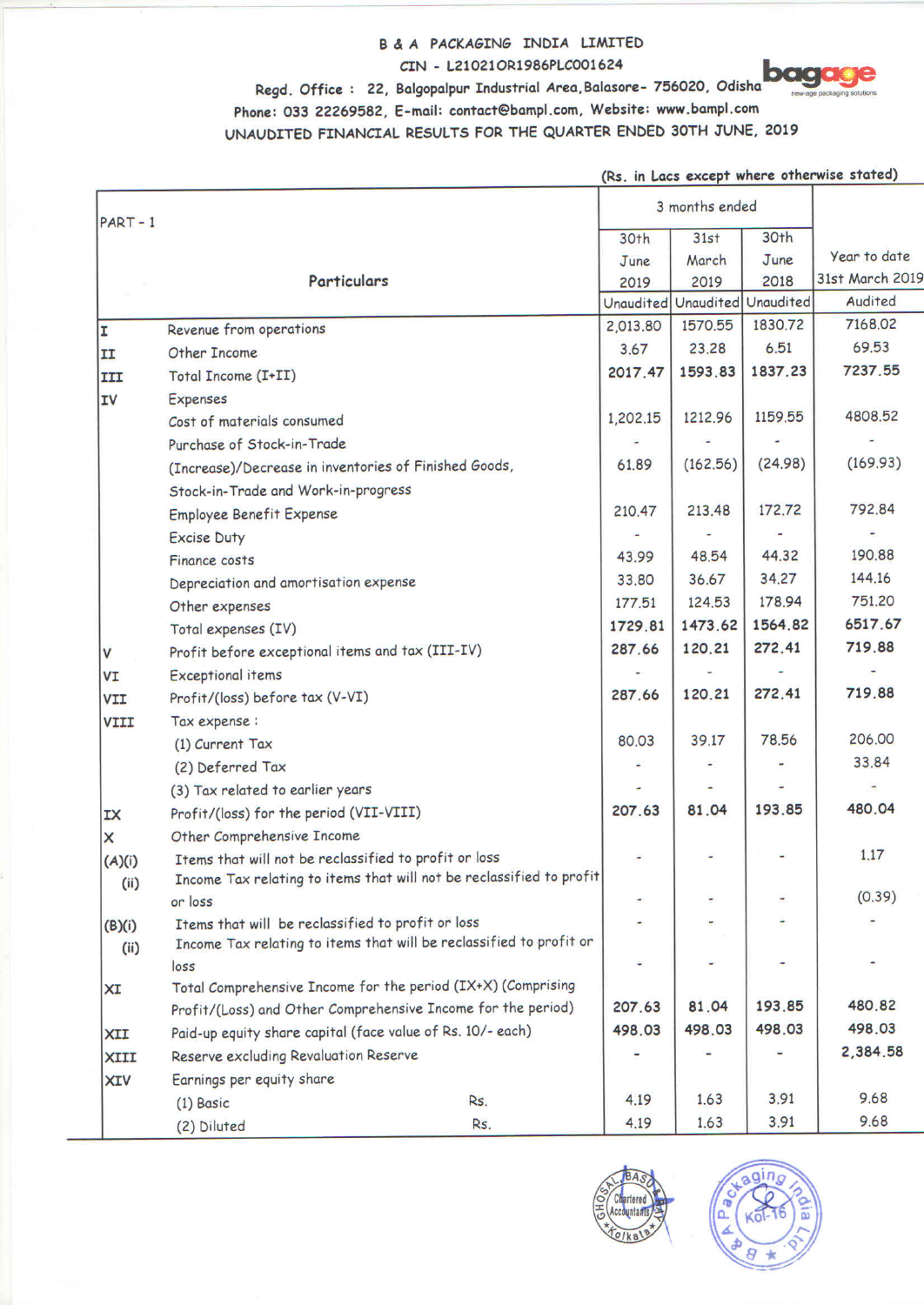### B & A PACKAGING INDIA LIMITED CIN - L21021OR1986PLC001624



Regd. Office: 22, Balgopalpur Industrial Area, Balasore- 756020, Odisha

Phone: 033 22269582, E-mail: contact@bampl.com, Website: www.bampl.com

SEGMENT-WISE REVENUE, RESULTS AND CAPITAL EMPLOYED FOR THE QUARTER ENDED 30TH JUNE, 2019

|                                                                  |           |                |           | (Rs. in Lacs) |
|------------------------------------------------------------------|-----------|----------------|-----------|---------------|
| PART-2                                                           |           | 3 months ended |           |               |
|                                                                  | 30th June | 31st March     | 30th June | 31st March    |
| <b>Particulars</b>                                               | 2019      | 2019           | 2018      | 2019          |
|                                                                  | Unaudited | Unaudited      | Unaudited | Audited       |
| 1.<br>Segment Revenue (Net)                                      |           |                |           |               |
| (a) Paper Sacks                                                  | 1438.22   | 1035.11        | 1362.73   | 5060.58       |
| (b) Flexible Laminates                                           | 565.57    | 492.16         | 467.99    | 2,064.16      |
| (c) Unallocated                                                  |           |                |           |               |
| Total                                                            | 2003.79   | 1527.27        | 1830.72   | 7124.74       |
| Less : Inter Segment Revenue                                     |           |                |           |               |
| Net Sales/Income from Operations (Note)                          | 2003.79   | 1527.27        | 1830.72   | 7124.74       |
| Segment Results [Profit/(Loss) Before Tax & Finance Cost]<br>2.  |           |                |           |               |
| (a) Paper Sacks                                                  | 290.68    | 126.16         | 268.61    | 816.04        |
| (b) Flexible Laminates                                           | 40.97     | 42.59          | 48.12     | 94.72         |
| Total                                                            | 331.65    | 168.75         | 316.73    | 910.76        |
| Less: Finance costs                                              | 43.99     | 48.54          | 44.32     | 190.88        |
| Profit/(Loss) Before Tax                                         | 287.66    | 120.21         | 272.41    | 719.88        |
| 3.<br>Capital Employed (Segment Assets Less Segment Liabilities) |           |                |           |               |
| (a) Paper Sacks                                                  | 2033.95   | 1954.60        | 1724.76   | 1954.60       |
| (b) Flexible Laminates                                           | 996.09    | 869.84         | 1095.08   | 869.84        |
|                                                                  | 57.05     | 58.17          | (194.25)  | 58.17         |
| (c) Unallocated                                                  |           | 2882.61        | 2625.59   | 2882.61       |
| Total                                                            | 3087.09   |                |           |               |